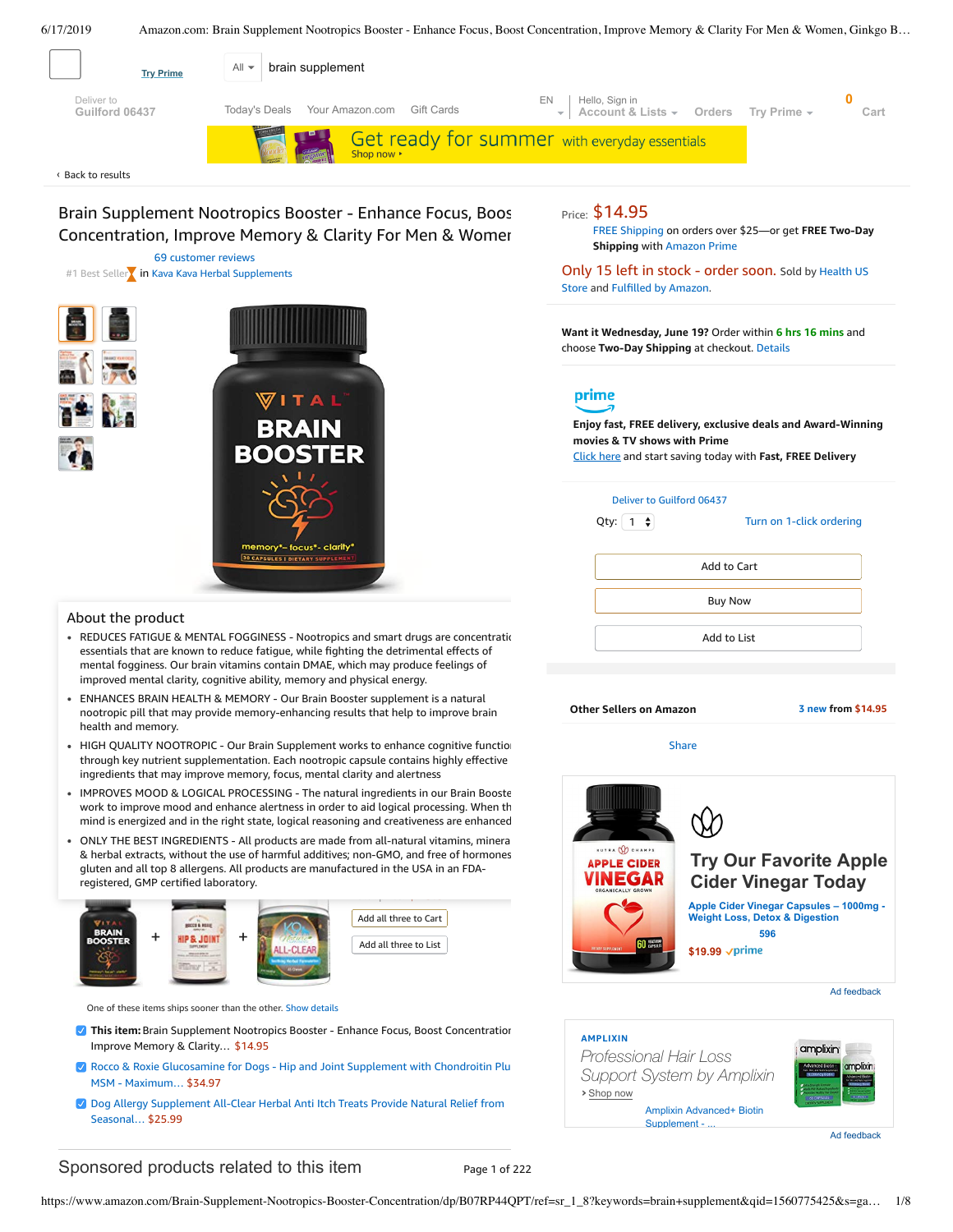

What other items do customers buy after viewing this item?

| Genius Consciousness - Super Nootropic Brain Booster Supplement - Enhance Focus, Boost<br>Concentration & Improve Memory   Mind Enhancement with Alpha GPC & Lions Mane<br>Mushroom for Neuro Energy & IQ<br>2,071<br>\$37.99          |
|----------------------------------------------------------------------------------------------------------------------------------------------------------------------------------------------------------------------------------------|
| Mind Enhancing Supplement – Improve Memory + Boost Brain Power + Enhance Mental Clarity –<br>Pills with Best Top Natural Vitamins for Better Cognitive Function + Concentration + Focus<br>1,820<br>\$16.55                            |
| Neuro Peak Brain Support Supplement - Memory, Focus & Clarity Formula - Nootropic<br>Scientifically Formulated for Optimal Performance - DMAE, Rhodiola Rosea, Bacopa Monnieri,<br><b>Ginkgo Biloba &amp; More</b><br>6,389<br>\$21.04 |
| Genius Mushroom – Lions Mane, Cordyceps and Reishi – Immune System Booster & Nootropic<br>Brain Supplement - Wellness Formula for Natural Energy, Stress Relief, Memory & Liver Support,<br>90 Veggie Pills<br>1,753                   |

[\\$21.95](https://www.amazon.com/Genius-Mushroom-Cordyceps-Nootropic-Supplement/dp/B078SJ9F5S/ref=pd_cp_121_4?pd_rd_w=Bunb2&pf_rd_p=ef4dc990-a9ca-4945-ae0b-f8d549198ed6&pf_rd_r=TNX7NBNA5X6B1106XRXS&pd_rd_r=499a16d8-9110-11e9-ab43-bb92971a421c&pd_rd_wg=Sj6RL&pd_rd_i=B078SJ9F5S&psc=1&refRID=TNX7NBNA5X6B1106XRXS)

## Special offers and product promotions

**[Your cost could be \\$0.00 instead of \\$14.95](https://www.amazon.com/gp/cobrandcard/marketing.html?pr=con321&inc=50gcUnrec&ts=cmj8jxnh6887yemqw2zvhxwusanixyd&dasin=B07RP44QPT&plattr=math&place=detailpage&imp=df622496-166f-4a5a-8ec1-a29c2d4deab6)**! Get a **\$50 Amazon.com Gift Card** instantly upon approval for the **Amazon Rewards Visa Card** Apply now

# **Have a question?**

Find answers in product info, Q&As, reviews

# Product description

Nootropic Brain Booster Supplement - Brain Fuel Complex in One Convenient Capsule If you've ever woken up after a full night's sleep feeling groggy and mentally foggy, you probably have tried to remedy it by reaching for endless cups of caffeine to help regain some brain function. With our Brain Booster there's no longer a need to experience that awful, mentally fuzzy feeling! Our memory enhancement supplements contain high-quality ingredients that help improve mental clarity, alertness, focus and mood. A single capsule delivers enough natural brain boosting nutrients to keep you energized throughout the day and night, functioning at optimal cognitive ability! Why Try Our Brain Booster Nootropic? - Enhance Cognitive Function - Supports Brain Health & Reasoning - Reduces Fatigue & Mental Fogginess -Improves Mood, Alertness & Energy - helping improve and enhance the lives of our customers through proper dietary supplementation that enhances health and wellness. Our products are manufactured with high-quality ingredients that help provide necessary nutrients for maintaining a healthy lifestyle. We stand behind our products and offer exceptional customer services, which is why our products are backed by a 60-day, 100% money-back guarantee! \*\*Supply is limited. Order today to ensure availability!\*\* Order Your Brain Booster Nootropic Today!

## Product details

**Shipping Weight:** 1.6 ounces [\(View shipping rates and policies\)](https://www.amazon.com/gp/help/seller/shipping.html/ref=dp_pd_shipping?ie=UTF8&asin=B07RP44QPT&seller=ATVPDKIKX0DER)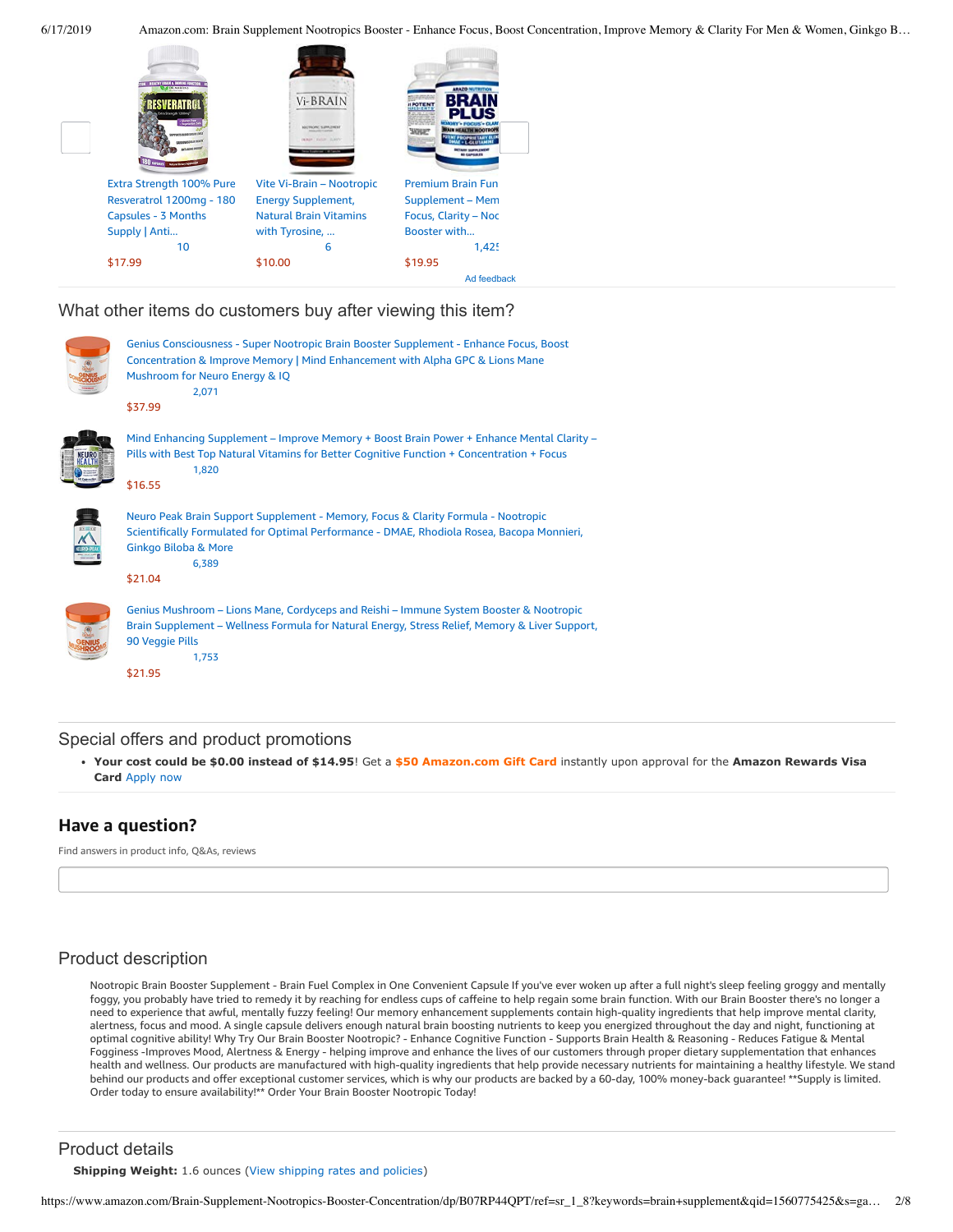**ASIN:** B07RP44QPT

**UPC:** 711841907310

**Average Customer Review:** [69 customer reviews](https://www.amazon.com/product-reviews/B07RP44QPT/ref=acr_dpproductdetail_text?ie=UTF8&showViewpoints=1)

**Amazon Best Sellers Rank:** #2,479 in Health & Household [\(See Top 100 in Health & Household](https://www.amazon.com/gp/bestsellers/hpc/ref=pd_zg_ts_hpc)) #1 in [Kava Kava Herbal Supplements](https://www.amazon.com/gp/bestsellers/hpc/3766101/ref=pd_zg_hrsr_hpc)

Would you like to **tell us about a lower price**?

Related Video Shorts (0) [Upload](https://www.amazon.com/creatorhub/video/upload?productASIN=B07RP44QPT&referringURL=ZHAvQjA3UlA0NFFQVA%3D%3D&ref=RVSW) your video



### **Be the first video**

Your name here

# Important information

#### **Legal Disclaimer**

Statements regarding dietary supplements have not been evaluated by the FDA and are not intended to diagnose, treat, cure, or prevent any disease or health condition.

## **Ingredients**

Vitamin B12

# Compare with similar items

|                        | <b>VITAL</b><br><b>BRAIN</b><br><b>BOOSTER</b><br>"nemory"- focus"- clarit                                                                                                                                                                                               | $ZHZ$ 0 U<br>(EURO-PEA<br>EMORY* FOCUS* CLARITY*<br>DETARY SUPPLEMENT                                                                                                                                                                                          | WE ARE FIT<br><b>NEURO</b><br><b>PULSE</b><br>atural brain suppler                                                                                                                                                                                            | made in<br><b>USA</b><br>Bío<br>Aids Cognitive Health'<br>Promotes Clear Thinki<br><b>QUALITY</b><br>90 Capsules<br><b>\EMIU</b>                                                                                                                                     |
|------------------------|--------------------------------------------------------------------------------------------------------------------------------------------------------------------------------------------------------------------------------------------------------------------------|----------------------------------------------------------------------------------------------------------------------------------------------------------------------------------------------------------------------------------------------------------------|---------------------------------------------------------------------------------------------------------------------------------------------------------------------------------------------------------------------------------------------------------------|----------------------------------------------------------------------------------------------------------------------------------------------------------------------------------------------------------------------------------------------------------------------|
|                        | This item Brain Supplement<br>Nootropics Booster - Enhance<br>Focus, Boost Concentration,<br>Improve Memory & Clarity For<br>Men & Women, Ginkgo Biloba,<br>DMAE, Mind Enhancement, IQ<br>Neuro Energy, Vitamin B12,<br>Bacopa Monnieri<br>#1 Best Seller<br>Add to Cart | <b>Neuro Peak Brain Support</b><br>Supplement - Memory, Focus &<br><b>Clarity Formula - Nootropic</b><br><b>Scientifically Formulated for</b><br><b>Optimal Performance - DMAE,</b><br>Rhodiola Rosea, Bacopa<br>Monnieri, Ginkgo Biloba & More<br>Add to Cart | <b>Neuro Pulse Extra Strength</b><br><b>Supplement, Brain Function</b><br><b>Support for Memory, Focus &amp;</b><br><b>Clarity - Mental Performance</b><br>Nootropic - Brain Booster with<br>DMAE, Huperzine A, Vitamins,<br>Minerals, 60 caps<br>Add to Cart | <b>Mind Enhancement</b><br><b>Supplement Natural Nootropic</b><br>Pills for Men and Women Boost<br><b>Focus Clarity Improve Memory</b><br><b>Reduce Forgetfulness Anti</b><br><b>Aging Cognitive Enhancement</b><br>90 Capsules by Huntington<br>Labs<br>Add to Cart |
| <b>Customer Rating</b> | (69)                                                                                                                                                                                                                                                                     | (6389)                                                                                                                                                                                                                                                         | (98)                                                                                                                                                                                                                                                          | (1820)                                                                                                                                                                                                                                                               |
| Price                  | $$14^{95}$                                                                                                                                                                                                                                                               | $$21^{04}$                                                                                                                                                                                                                                                     | \$1195                                                                                                                                                                                                                                                        | \$250                                                                                                                                                                                                                                                                |
| <b>Shipping</b>        | FREE Shipping on orders over<br>\$25                                                                                                                                                                                                                                     | FREE Shipping on orders over<br>\$25                                                                                                                                                                                                                           | FREE Shipping on orders over<br>\$25                                                                                                                                                                                                                          | FREE Shipping on orders over<br>\$25                                                                                                                                                                                                                                 |
| Sold By                | <b>Health US Store</b>                                                                                                                                                                                                                                                   | Amazon.com                                                                                                                                                                                                                                                     | <b>We Are Fit LLC</b>                                                                                                                                                                                                                                         | <b>Global Resources</b>                                                                                                                                                                                                                                              |

Sponsored products related to this item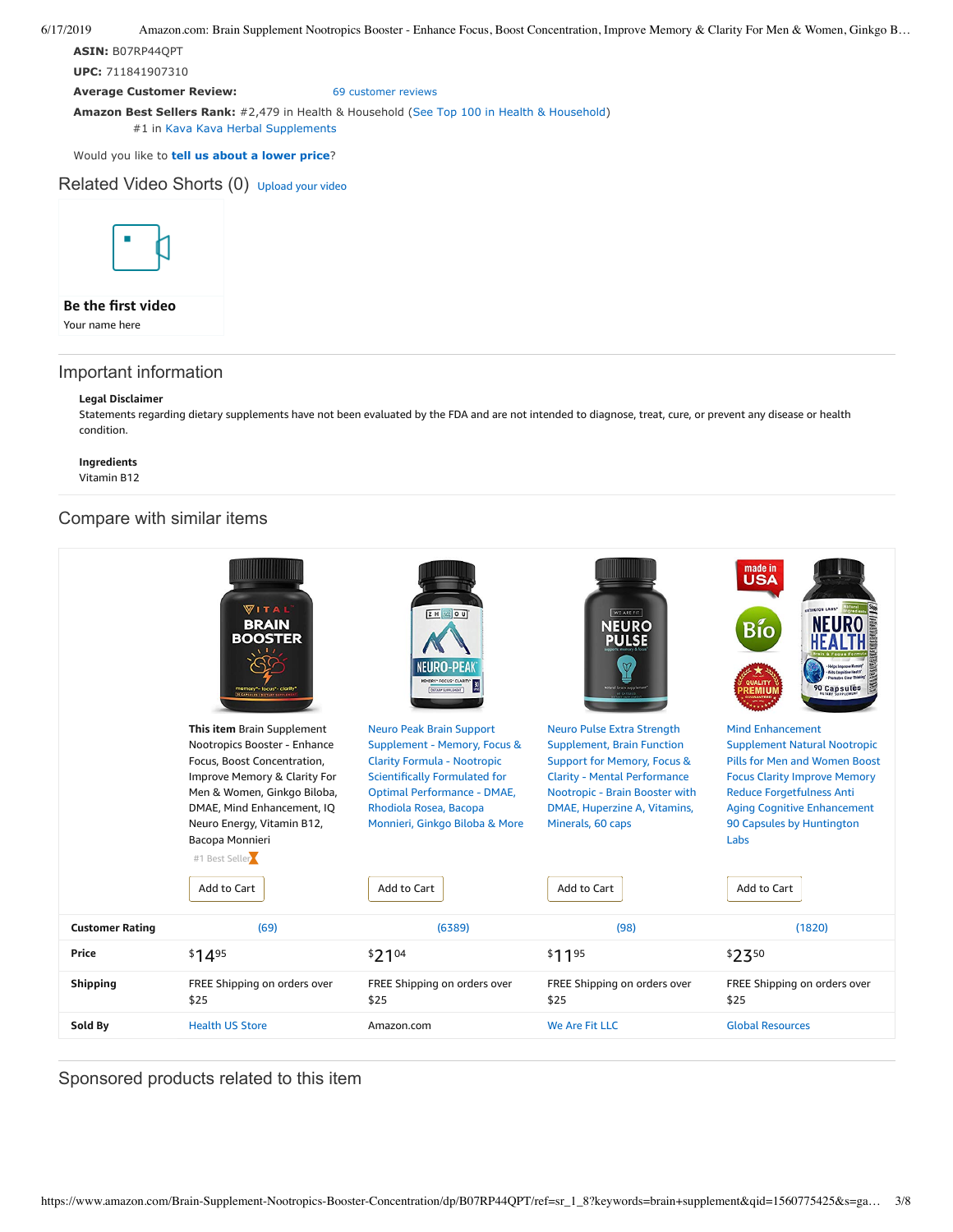

Ad feedback





## Customer Questions & Answers

[See questions and answers](https://www.amazon.com/ask/questions/asin/B07RP44QPT/ref=cm_cd_dp_lla_ql_ll)

# <span id="page-3-0"></span>**[69 customer](https://www.amazon.com/Brain-Supplement-Nootropics-Booster-Concentration/product-reviews/B07RP44QPT/ref=cm_cr_dp_d_show_all_top?ie=UTF8&reviewerType=all_reviews) reviews**

4.9 out of 5 [stars](javascript:void(0))

| 5 star | 90% |    |
|--------|-----|----|
| 4 star | 10% |    |
| 3 star |     | 0% |
| 2 star |     | 0% |
| 1 star |     | 0% |
|        |     |    |

### **Customer images**



See all customer images

#### **Review this product**

https://www.amazon.com/Brain-Supplement-Nootropics-Booster-Concentration/dp/B07RP44QPT/ref=sr\_1\_8?keywords=brain+supplement&qid=1560775425&s=ga… 4/8

**Read reviews that mention**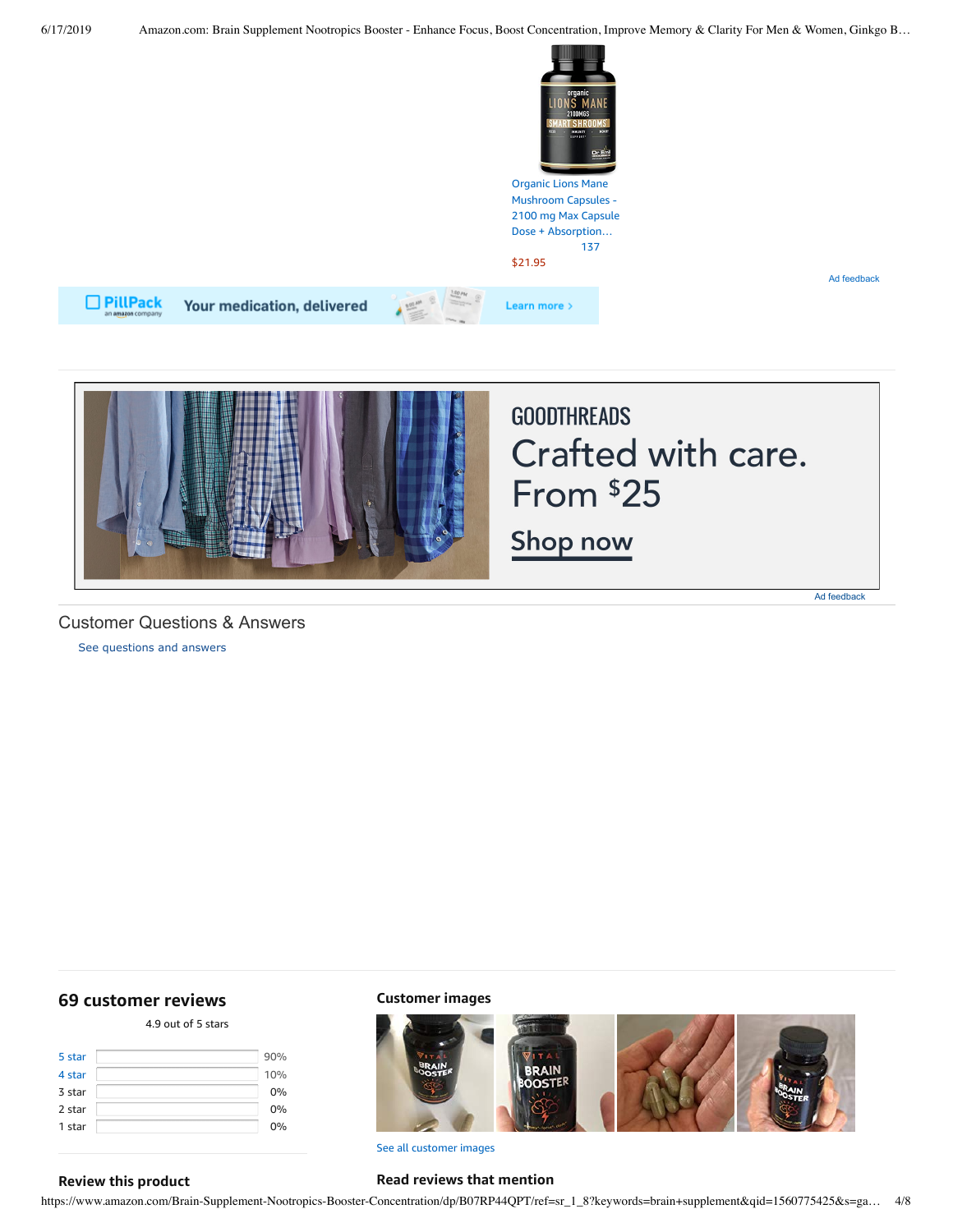| Write a customer review |
|-------------------------|
|                         |
| <b>RAVENNA</b>          |
| HOME                    |
| <b>Spring lighting</b>  |
| <b>SHOP NOW</b>         |

Share your thoughts with other customers

Ad feedback

| brain booster             | easy to swallow |           | highly recommend |  | mental clarity |         |
|---------------------------|-----------------|-----------|------------------|--|----------------|---------|
| brain power               | little bit      | brain fog | couple of days   |  | feel like      |         |
| much better               | brain boost     | taking    | energy           |  | supplement     | noticed |
| Showing 1-8 of 69 reviews |                 |           |                  |  |                |         |
| <b>Top Reviews</b>        |                 |           |                  |  |                |         |
| alen esparok              |                 |           |                  |  |                |         |

**You notice when [you're](https://www.amazon.com/gp/customer-reviews/R2TGSUJ9DYU91W/ref=cm_cr_dp_d_rvw_ttl?ie=UTF8&ASIN=B07RP44QPT) not on them**

#### May 19, 2019 **Verified Purchase**

I had recently weaned myself off of Zoloft because even the highest psychopharmacological dose wasn't doing me any favors. Ever since I went on these boosters, I feel the most clearheaded and responsible I've been in years. The first day I took them I forgot I had taken them and I got so much work done that even I was taken aback. The best thing about these pills is that you can take them for a while and you won't have the consequent and instant flu like symptoms of taking antidepressants.

#### 23 people found this helpful



#### **Verified Purchase**

I'm almost done with my first bottle and my cognition is already better than I could have hoped. I can finally think straight and do the things I need to do without either making things worse by sheer force of incompetence or needing someone to hold me when the workload piles up too high.

23 people found this helpful



### **Verified Purchase**

I would just like to preface this by saying that I never write reviews for products on Amazon while I do use them to inform my decision to purchase products here. These supplements got me out of a little bit of a trough in my life. I was finally after years able to stop treading water in life and actually start excelling. It's hard dealing with the psychomotor tiredness that goes hand in hand with depression but these little pills have helped me out bunches.

17 people found this helpful

| Helpful                      | Comment                         | Report abuse                                                                                                                                                                                                                                                                         |
|------------------------------|---------------------------------|--------------------------------------------------------------------------------------------------------------------------------------------------------------------------------------------------------------------------------------------------------------------------------------|
| Jenife                       |                                 |                                                                                                                                                                                                                                                                                      |
|                              | <b>Brain booster supplement</b> |                                                                                                                                                                                                                                                                                      |
| June 5, 2019                 |                                 |                                                                                                                                                                                                                                                                                      |
| <b>Verified Purchase</b>     |                                 |                                                                                                                                                                                                                                                                                      |
|                              |                                 | I was skeptical first buying these, but I am so glad I bought them. I'm a college student and all I ever do is<br>write papers and I have a hard time focusing on them most of the time, but with these, I definitely<br>concentrate more and get my papers done in a timely matter. |
| 16 people found this helpful |                                 |                                                                                                                                                                                                                                                                                      |
|                              |                                 |                                                                                                                                                                                                                                                                                      |

[Comment](https://www.amazon.com/gp/customer-reviews/R8TLUYEIKP13T/ref=cm_cr_dp_d_rvw_btm?ie=UTF8&ASIN=B07RP44QPT#wasThisHelpful) [Report](https://www.amazon.com/hz/reviews-render/report-abuse?ie=UTF8&voteDomain=Reviews&ref=cm_cr_dp_d_rvw_hlp&csrfT=gqpTc7%2B%2B%2FsAM138tsQrCco8UPulslsJj6qVA1dcAAAABAAAAAF0HqnNyYXcAAAAA%2B4kUEk%2F7iMGR3xPcX6iU&entityId=R8TLUYEIKP13T&sessionId=143-6729050-3493109) abuse [Helpful](https://www.amazon.com/ap/signin?openid.return_to=https%3A%2F%2Fwww.amazon.com%2Fdp%2FB07RP44QPT%2Fref%3Dcm_cr_dp_d_vote_lft%3Fie%3DUTF8%26voteInstanceId%3DR8TLUYEIKP13T%26voteValue%3D1%26csrfT%3DgqpTc7%252B%252B%252FsAM138tsQrCco8UPulslsJj6qVA1dcAAAABAAAAAF0HqnNyYXcAAAAA%252B4kUEk%252F7iMGR3xPcX6iU%23R8TLUYEIKP13T&openid.identity=http%3A%2F%2Fspecs.openid.net%2Fauth%2F2.0%2Fidentifier_select&openid.claimed_id=http%3A%2F%2Fspecs.openid.net%2Fauth%2F2.0%2Fidentifier_select&openid.assoc_handle=usflex&openid.mode=checkid_setup&openid.ns=http%3A%2F%2Fspecs.openid.net%2Fauth%2F2.0) Nasimjon Pacheco

**More [concentration,](https://www.amazon.com/gp/customer-reviews/R1B8RJEABWWAN2/ref=cm_cr_dp_d_rvw_ttl?ie=UTF8&ASIN=B07RP44QPT) means more time to myself**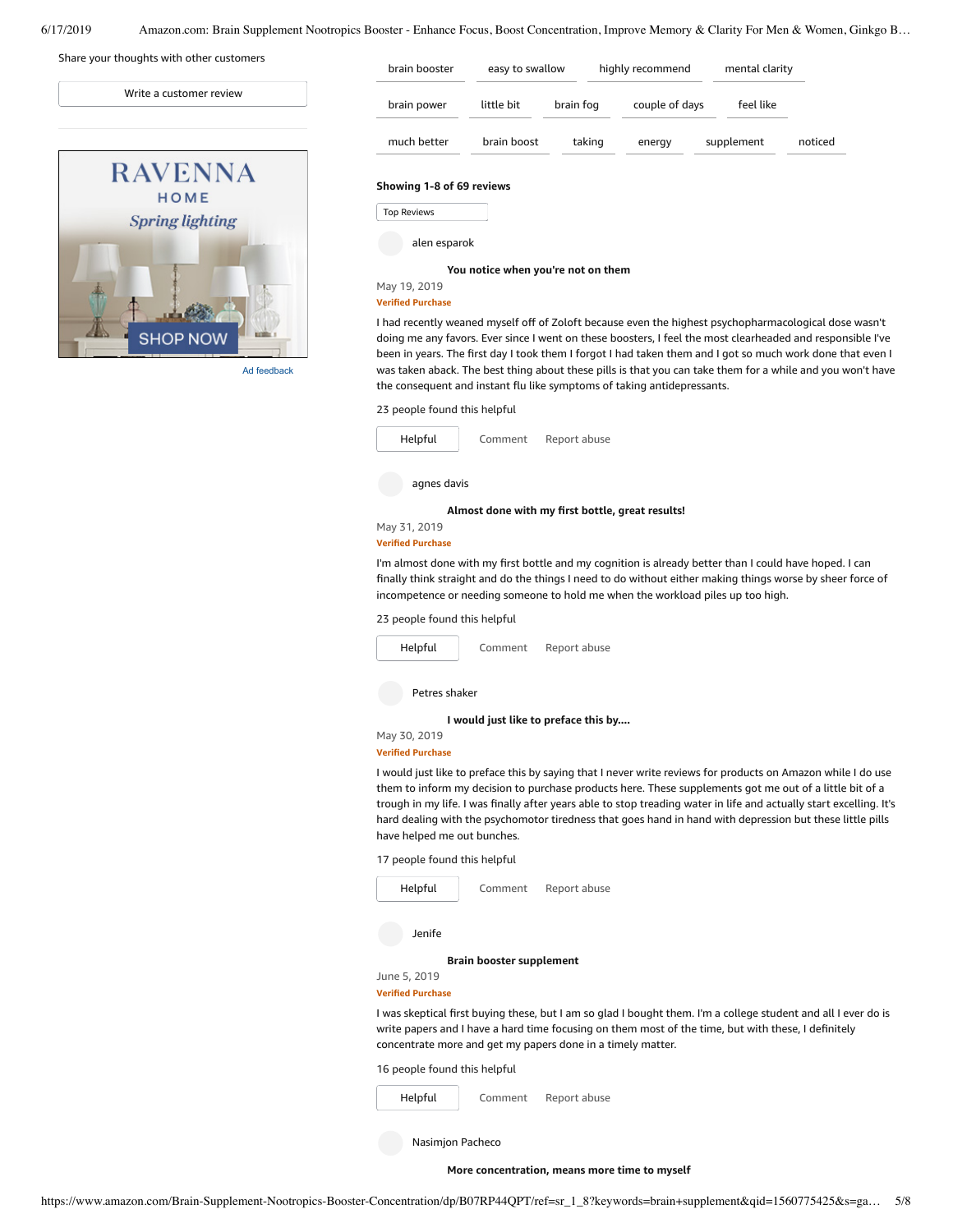#### May 26, 2019 **Verified Purchase**

It's amazing how quickly organized and efficient people can get a job done when compared with a normie. I started taking these and it felt just how Iwould imagine the meds from the movie limitless would make you feel. Could not speak more highly of these

15 people found this helpful

| Helpful          | Comment | Report abuse |
|------------------|---------|--------------|
| nechi LaurenRoss |         |              |

**Improved my [husband's](https://www.amazon.com/gp/customer-reviews/R2RLKIDPHYB2CZ/ref=cm_cr_dp_d_rvw_ttl?ie=UTF8&ASIN=B07RP44QPT) memory**

May 23, 2019 **Verified Purchase**

My husband is 80 years old and after taking these memory supplements he stopped forgetting his wallet, the kids' birthdays, or what keys on the keychain start the car. It was really disheartening to see someone, who was a physics professor for forty years, not remember what day of the week it is. Nootropic memory enhancing supplements gave me my husband back.

14 people found this helpful



**Verified Purchase**

I've tried everything from the holistic approach of drinking a bunch of icky green tea to the medical approach of shoveling down crazy amounts of antidepressants. I've also tried stimulants to treat my treatment resistant Major Depressive Disorder, but none of them have worked out to great. These supplements have in a couple of words been life altering. I can finally sleep, eat, workout, or socialize at a steady pace without losing all of my progress in a day or two when I crash from the avalanche of responsibilities.

13 people found this helpful



Write a [customer](https://www.amazon.com/review/create-review/ref=cm_cr_dp_d_wr_but_btm?ie=UTF8&channel=glance-detail&asin=B07RP44QPT) review

## Set up an Amazon Giveaway



Amazon Giveaway allows you to run promotional giveaways in order to create buzz, reward your audience, and attract new followers and customers. Learn more about Amazon [Giveaway](https://www.amazon.com/gp/giveaway/home?ref=aga_dp_lm)

**This item:** Brain Supplement Nootropics Booster - Enhance Focus, Boost Concentration, Improve Memory & Clarity For Men & Women, Ginkgo Biloba, DMAE, Mind Enhancement, IQ Neuro Energy, Vitamin B12, Bacopa Monnieri

Set up a [giveaway](https://www.amazon.com/giveaway/host/setup/ref=aga_h_su_dp?_encoding=UTF8&asin=B07RP44QPT)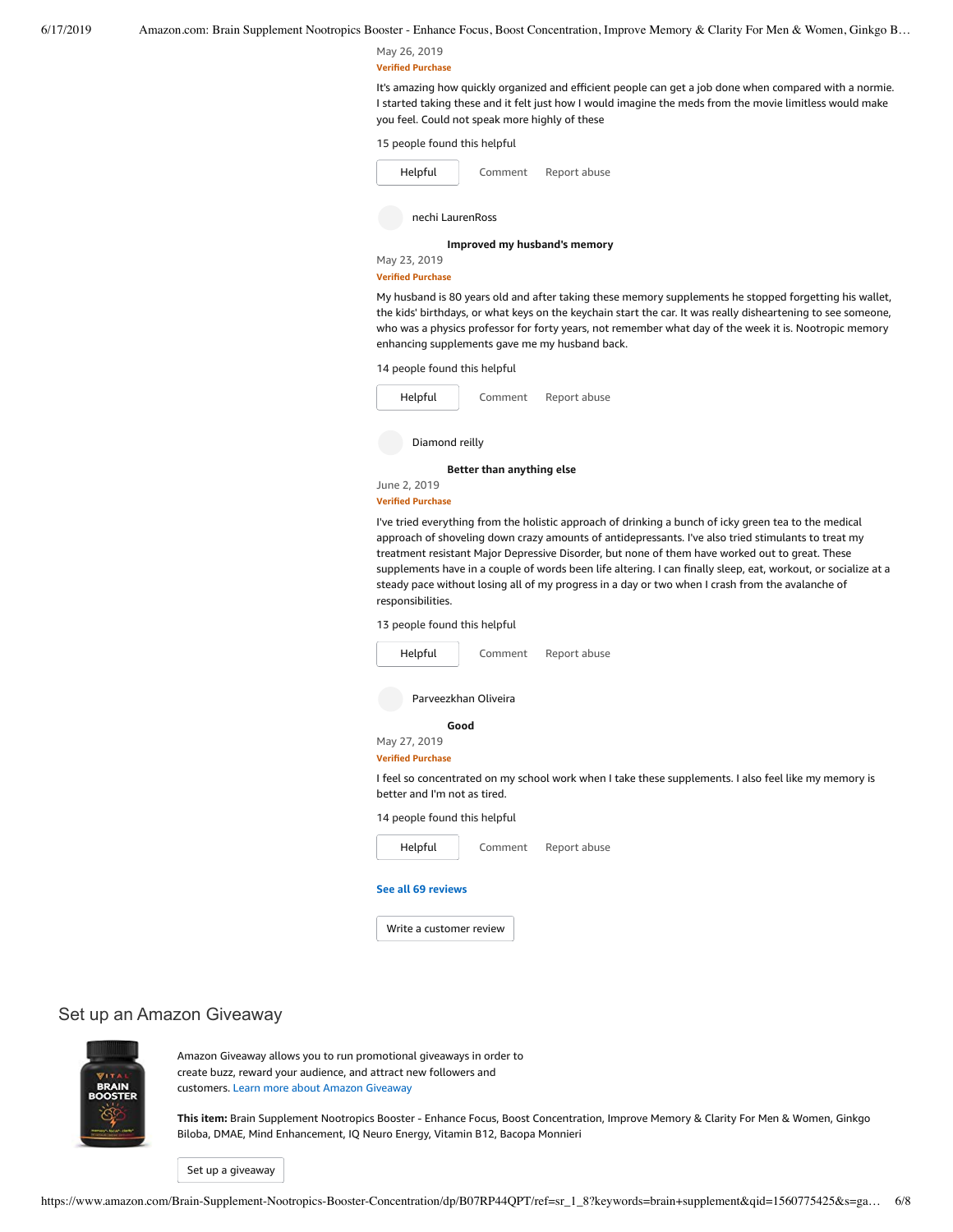# Customers who bought this item also bought



Disclaimer: While we work to ensure that product information is correct, on occasion manufacturers may alter their ingredient lists. Actual product packaging and materials may contain more and/or different information than that shown on our Web site. We recommend that you do not solely rely on the information presented and that you always read labels, warnings, and directions before using or consuming a product. For additional information about a product, please contact the manufacturer. Content on this site is for reference purposes and is not intended to substitute for advice given by a physician, pharmacist, or other licensed health-care professional. You should not use this information as self-diagnosis or for treating a health problem or disease. Contact your health-care provider immediately if you suspect that you have a medical problem. Information and statements regarding dietary supplements have not been evaluated by the Food and Drug Administration and are not intended to diagnose, treat, cure, or prevent any disease or health condition. Amazon.com assumes no liability for inaccuracies or misstatements about products.

[Back to top](#page-0-0)

| <b>Get to Know Us</b>             | Make Money with Us           | <b>Amazon Payment Products</b>      | Let Us Help You                 |
|-----------------------------------|------------------------------|-------------------------------------|---------------------------------|
| Careers                           | Sell on Amazon               | Amazon Rewards Visa Signature Cards | Your Account                    |
| Blog                              | Sell Under Private Brands    | Amazon.com Store Card               | Your Orders                     |
| About Amazon                      | Sell on Amazon Handmade      | Amazon Business Card                | Shipping Rates & Policies       |
| Press Center                      | Sell Your Services on Amazon | Amazon.com Corporate Credit Line    | Amazon Prime                    |
| <b>Investor Relations</b>         | Sell on Amazon Business      | Shop with Points                    | Returns & Replacements          |
| <b>Amazon Devices</b>             | Sell Your Apps on Amazon     | Credit Card Marketplace             | Manage Your Content and Devices |
| Tour an Amazon Fulfillment Center | Become an Affiliate          | Reload Your Balance                 | Amazon Assistant                |
|                                   | Advertise Your Products      | Amazon Currency Converter           | Help                            |
|                                   | Self-Publish with Us         |                                     |                                 |
|                                   | > See More                   |                                     |                                 |

[English](https://www.amazon.com/gp/customer-preferences/select-language/ref=footer_lang?ie=UTF8&preferencesReturnUrl=%2FBrain-Supplement-Nootropics-Booster-Concentration%2Fdp%2FB07RP44QPT%2Fref%3Dsr_1_8%3Fkeywords%3Dbrain%2Bsupplement%26qid%3D1560775425%26s%3Dgateway%26sr%3D8-8) | [United States](https://www.amazon.com/gp/navigation-country/select-country/ref=?ie=UTF8&preferencesReturnUrl=%2FBrain-Supplement-Nootropics-Booster-Concentration%2Fdp%2FB07RP44QPT%2Fref%3Dsr_1_8%3Fkeywords%3Dbrain%2Bsupplement%26qid%3D1560775425%26s%3Dgateway%26sr%3D8-8) [Amazon Music](https://music.amazon.com/?ref=dm_aff_amz_com) Stream millions of songs [Amazon Advertising](https://advertising.amazon.com/?ref=footer_advtsing_amzn_com) Find, attract, and engage customers [Amazon Drive](https://www.amazon.com/STRING-subnav_primephotos_amazondrive/b?ie=UTF8&node=15547130011&ref_=us_footer_drive) Cloud storage from Amazon 6pm Score deals [on fashion brands](https://www.6pm.com/) AbeBooks Books, art [& collectibles](https://www.abebooks.com/) ACX [Audiobook Publishing](https://www.acx.com/) Made Easy Alexa [Actionable Analytics](https://www.alexa.com/) for the Web Sell on Amazon [Start a Selling Account](https://www.amazon.com/gp/redirect.html?_encoding=UTF8&location=https%3A%2F%2Fservices.amazon.com%2Fcontent%2Fsell-on-amazon.htm%3Fld%3DAZUSSOA-footer-aff%26ref%3Dfooter_sell&source=standards&token=9C20DC45C16BB27C88A9F9FF2131288939F17ADB) [Amazon Business](https://www.amazon.com/business?_encoding=UTF8&ref_=footer_retail_b2b) Everything For Your Business AmazonFresh Groceries & More [Right To Your Door](https://www.amazon.com/AmazonFresh/b?ie=UTF8&node=10329849011&ref_=footer_aff_fresh) [AmazonGlobal](https://www.amazon.com/International-Shipping-Direct/b?ie=UTF8&node=230659011&ref_=footer_amazonglobal) Ship Orders Internationally Home Services Handpicked Pros [Happiness Guarantee](https://www.amazon.com/services?_encoding=UTF8&ref_=footer_services) [Amazon Inspire](https://www.amazoninspire.com/?ref=amazon_footer) Digital Educational Resources [Amazon Rapids](https://rapids.amazon.com/?ref=rapids_acq_gatewayfooter) Fun stories for kids on the go [Amazon Restaurants](https://primenow.amazon.com/restaurants?ref_=amzrst_nav_footer) Food delivery from local restaurants [Amazon Web Services](https://aws.amazon.com/what-is-cloud-computing/?sc_channel=EL&sc_campaign=amazonfooter) Scalable Cloud Computing Services [Audible](https://www.audible.com/) Listen to Books & Original Audio Performances [Book Depository](https://www.bookdepository.com/) Books With Free Delivery Worldwide [Box Office Mojo](https://www.boxofficemojo.com/?ref_=amzn_nav_ftr) Find Movie Box Office Data [ComiXology](https://www.comixology.com/) Thousands of Digital Comics **CreateSpace** [Indie Print Publishing](https://www.createspace.com/) Made Easy

https://www.amazon.com/Brain-Supplement-Nootropics-Booster-Concentration/dp/B07RP44QPT/ref=sr\_1\_8?keywords=brain+supplement&qid=1560775425&s=ga… 7/8